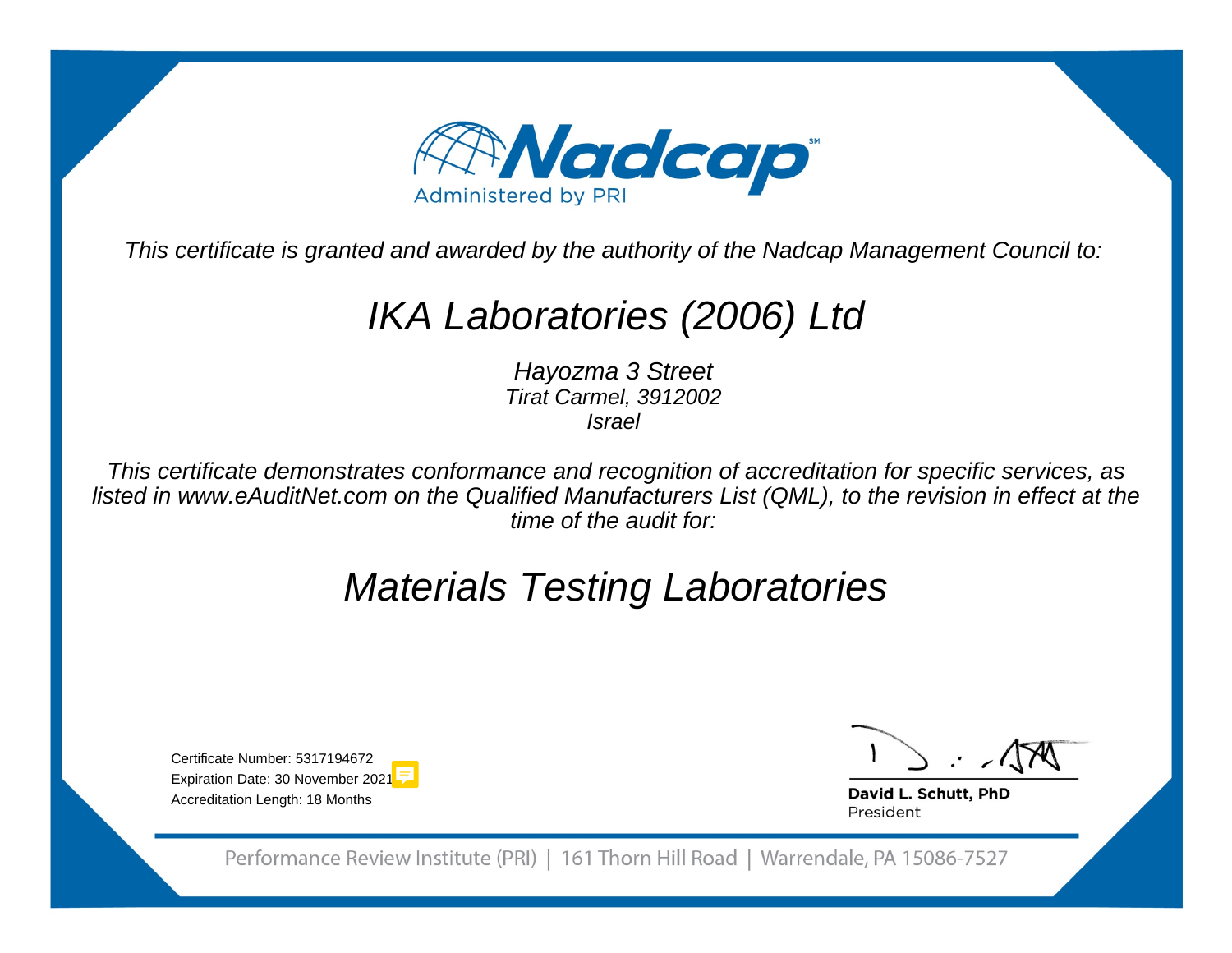| <b>Company Details</b>                                                                                                                                                                                                                                                                                                                                                                                                                                                                                                                                                                                                                                                                                                                                                                                                                                                                                                                                                                                                                                                                                                                                                                                                                                                                                                                                                                                                                                                                             |           |                                           |
|----------------------------------------------------------------------------------------------------------------------------------------------------------------------------------------------------------------------------------------------------------------------------------------------------------------------------------------------------------------------------------------------------------------------------------------------------------------------------------------------------------------------------------------------------------------------------------------------------------------------------------------------------------------------------------------------------------------------------------------------------------------------------------------------------------------------------------------------------------------------------------------------------------------------------------------------------------------------------------------------------------------------------------------------------------------------------------------------------------------------------------------------------------------------------------------------------------------------------------------------------------------------------------------------------------------------------------------------------------------------------------------------------------------------------------------------------------------------------------------------------|-----------|-------------------------------------------|
| <b>Search Results</b>                                                                                                                                                                                                                                                                                                                                                                                                                                                                                                                                                                                                                                                                                                                                                                                                                                                                                                                                                                                                                                                                                                                                                                                                                                                                                                                                                                                                                                                                              | All Certs |                                           |
|                                                                                                                                                                                                                                                                                                                                                                                                                                                                                                                                                                                                                                                                                                                                                                                                                                                                                                                                                                                                                                                                                                                                                                                                                                                                                                                                                                                                                                                                                                    |           |                                           |
| Auditee: ika Accredited Companies: True Audit Program: Nadcap                                                                                                                                                                                                                                                                                                                                                                                                                                                                                                                                                                                                                                                                                                                                                                                                                                                                                                                                                                                                                                                                                                                                                                                                                                                                                                                                                                                                                                      |           |                                           |
| IKA Laboratories (2006) Ltd, PO Box 2107Hayozma 3 Street, Tirat Carmel, 3912002, Israel<br>Phone: 972-4821-1631, Fax: 972-4821-1637<br>The location reflects the Supplier's current location and may not reflect the accredited address if the Supplier has<br>moved. The accredited locations are displayed with the accreditation below.                                                                                                                                                                                                                                                                                                                                                                                                                                                                                                                                                                                                                                                                                                                                                                                                                                                                                                                                                                                                                                                                                                                                                         |           |                                           |
| <b>Show all scopes</b>                                                                                                                                                                                                                                                                                                                                                                                                                                                                                                                                                                                                                                                                                                                                                                                                                                                                                                                                                                                                                                                                                                                                                                                                                                                                                                                                                                                                                                                                             |           |                                           |
| <b>MTL</b> (Materials Testing Laboratories)                                                                                                                                                                                                                                                                                                                                                                                                                                                                                                                                                                                                                                                                                                                                                                                                                                                                                                                                                                                                                                                                                                                                                                                                                                                                                                                                                                                                                                                        |           |                                           |
| <b>Issue Date</b>                                                                                                                                                                                                                                                                                                                                                                                                                                                                                                                                                                                                                                                                                                                                                                                                                                                                                                                                                                                                                                                                                                                                                                                                                                                                                                                                                                                                                                                                                  |           | <b>Expiry Date</b>                        |
| IKA Laboratories (2006) Ltd, PO Box 2107Hayozma 3 Street, Tirat Carmel, 3912002, Israel                                                                                                                                                                                                                                                                                                                                                                                                                                                                                                                                                                                                                                                                                                                                                                                                                                                                                                                                                                                                                                                                                                                                                                                                                                                                                                                                                                                                            |           |                                           |
| 19-Mar-20                                                                                                                                                                                                                                                                                                                                                                                                                                                                                                                                                                                                                                                                                                                                                                                                                                                                                                                                                                                                                                                                                                                                                                                                                                                                                                                                                                                                                                                                                          |           | 31-May-22<br>(Original Expiry: 30-Nov-21) |
| Auditee has merit for above audit<br>Hide scopes<br>AC7101/1 Rev G - Nadcap Audit Criteria for Materials Testing Laboratories - General Requirements for All<br>Laboratories (to be used on audits on/after 5 May 2019)<br>AC7101/5 Rev D - Nadcap Audit Criteria for Materials Testing Laboratories - Hardness Testing (Macro) (to be used<br>on audits on/after 22 March 2015)<br>→(M2) Rockwell Hardness<br>Lab Type - Lab Type<br>⊶Independent<br>AC7101/3 Rev D - Nadcap Audit Criteria for Materials Testing Laboratories – Mechanical Testing (to be used on<br>audits on/after 4 December 2016)<br>-(A) Room Temperature Tensile<br>AC7101/7 Rev D - Nadcap Audit Criteria for Materials Testing Laboratories - Mechanical Testing Specimen<br>Preparation (to be used on audits on/after 15 May 2016)<br>→(Z) Standard Specimen Machining<br>$\Box$ (Z3) Cast Specimens<br>AC7101/4 Rev F - Nadcap Audit Criteria for Materials Testing Laboratories - Metallography and Microindentation<br>Hardness (to be used on/after 14 August, 2016)<br>: (L3) Near Surface Examinations - Oxidation/Corrosion<br>-- (L5) Near Surface Examinations - Microindentation (Surface-Case Depth)<br>-(L7) Near Surface Examinations - IGA, IGO<br>-4(L8) Near Surface Examinations - Alpha Case: Wrought Titanium<br>→(XL) Macro Examination<br>→(L0) Metallographic Evaluation<br>$\rightarrow$ (L1) Microindentation (Interior)<br>4(L10) Near Surface Examinations - Carburization / Decarburization |           |                                           |
| Note: The specifications referenced herein have been submitted by the Auditee as applicable to the audit scope.<br>The audit process includes a sample of job audits from the listed specifications to verify compliance to defined<br>requirements. Verification that the requirements of any given specification have been met by a Auditee is not<br>assured, subject to the constraints of the audit sample.                                                                                                                                                                                                                                                                                                                                                                                                                                                                                                                                                                                                                                                                                                                                                                                                                                                                                                                                                                                                                                                                                   |           |                                           |